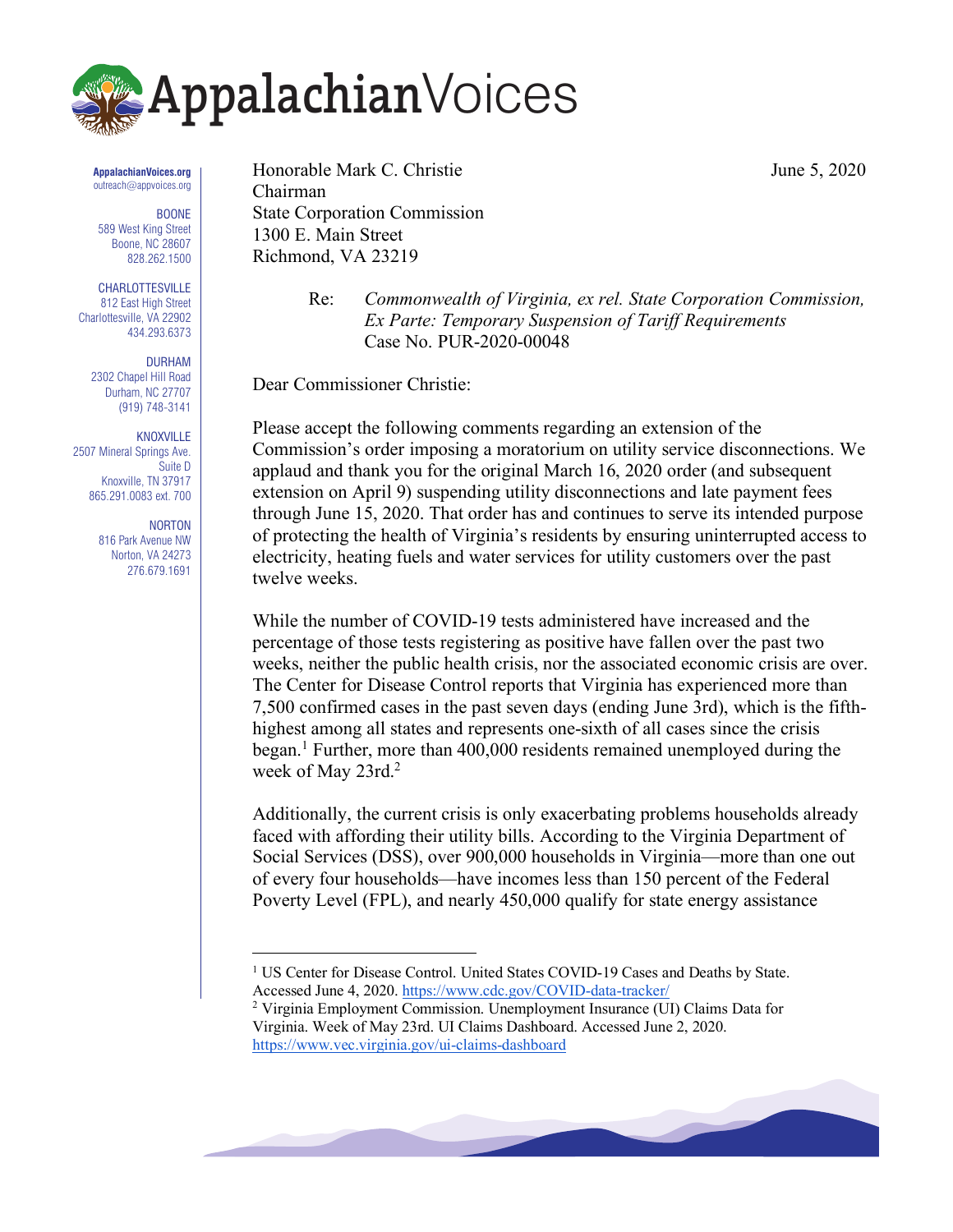programs (130 percent FPL or lower).3 Unfortunately, as detailed in our response to Question 2 posed by the Commission, energy assistance program funding is insufficient for meeting existing needs as it only benefits 23 percent of eligible households.<sup>4</sup>

Further, according to the U.S. Department of Energy (DOE), the average energy burden for those households, defined as the percent of gross household income spent on energy costs (not including transportation) is 12 percent.<sup>5</sup> By comparison, the widely accepted threshold for what constitutes an affordable energy burden is 6 percent,<sup>6</sup> and the DOE reports that more than 750,000 households in the Commonwealth exceeded that threshold even before the pandemic began.7

In other words, a significant number of households in the Commonwealth were already extremely vulnerable to having their utilities disconnected before the public health and concomitant economic crises began. The COVID-19 crisis has only exacerbated that problem, and until public health concerns abate and unemployment falls to a reasonable level, ending the moratorium will have negative consequences for families and individuals struggling to afford their utility bills.

Accordingly, as detailed in our comments below, Appalachian Voices strongly encourages the Commission to extend the moratorium on utility service disconnections, late payment fees and related charges. Just this week, Dominion Energy requested that the Commission approve a four-month extension of the utility's own moratorium (which we strongly support).<sup>8</sup>

We also ask that the Commission require utilities to offer a minimum of 12 months for customers to repay any arrearages incurred both prior to and during the moratorium period. Further, we request that the Commission institute additional consumer protections that are necessary to prevent further economic harm to utility customers. Finally, we request that the Commission require utilities to report, on at least a monthly basis, data on avoided disconnections, the number of customers in arrears, and the total arrears owed, among other items (detailed in our supplemental response comments at the end of the document). This data is necessary for both the Commission and the public to understand and respond to the scale of impacts to both utilities and their customers.

 $^{4}$  *Id.* 



<sup>&</sup>lt;sup>3</sup> Virginia Department of Social Services. Report on Effectiveness of Low-Income Energy Assistance (FY2019). October 1, 2019. https://rga.lis.virginia.gov/Published/2019/RD433/PDF

<sup>5</sup> U.S. Department of Energy. Low-Income Energy Affordability Data Tool. Accessed June 2, 2020. https://www.energy.gov/eere/slsc/maps/lead-tool

<sup>6</sup> Fisher, Sheehan and Colton. Home Energy Affordability Gap: Definitions.

http://www.homeenergyaffordabilitygap.com/01\_whatIsHEAG2.html

<sup>7</sup> U.S. Department of Energy. Low-Income Energy Affordability Data Tool. Accessed June 2, 2020. https://www.energy.gov/eere/slsc/maps/lead-tool

<sup>8</sup> Dominion Energy. Dominion Energy Boosts Support for Customers Struggling Financially During Pandemic. June

<sup>1, 2020.</sup> https://news.dominionenergy.com/2020-06-01-Dominion-Energy-Boosts-Support-for-Customers-

Struggling-Financially-During-Pandemic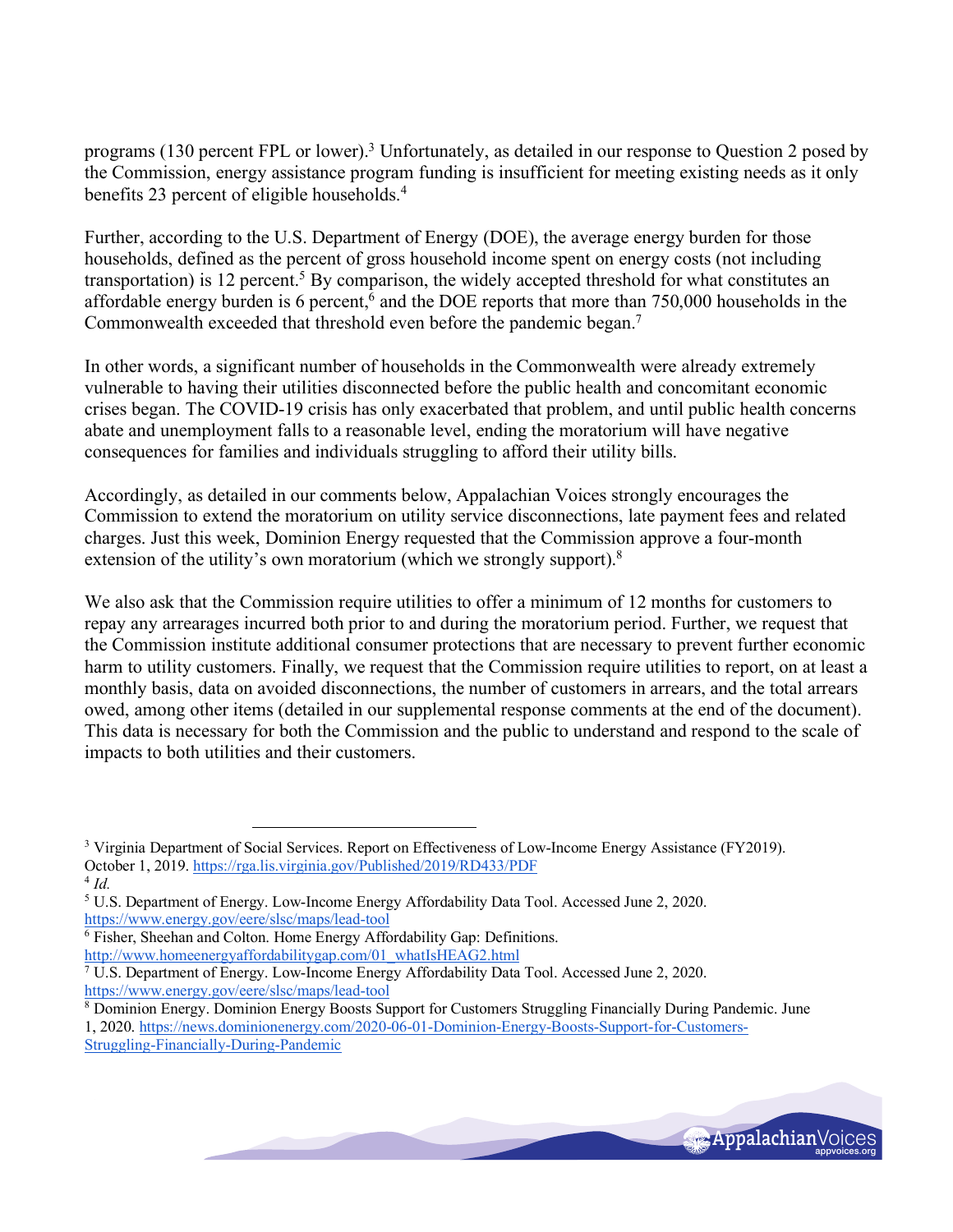The following are our responses to each of the questions posed by the Commission in its request for public comment. We have added supplemental comments following these responses.

# **Question 1: Should the mandatory moratorium on utility service disconnections currently in place be extended beyond June 15, 2020? If so, for how long?**

Yes. Given the ongoing economic crisis and the need to continue protecting public health by ensuring household access to vital utility services, we request that the moratorium on utility disconnections and late fees be *extended for at least another 120 days*. Not only should the moratorium be extended, it should be expanded to require utilities to provide*, at a minimum, a 12-month repayment plan for customers who are in arrears***.** This will alleviate the additional burden customers will face by having to not only pay their regular utility bill, but also an additional debt repayment charge to cover accumulated bill debt. Additionally, the extended order should put in place new requirements and provisions as noted in our supplemental response comments.

It may be useful for the Commission to consider that on May 30, 2020, North Carolina Governor Roy Cooper extended his state's own moratorium on disconnections and late payment fees an additional 60 days.9 That moratorium was set to expire on May 30 and now runs through July 29. Governor Cooper's decision was based on utility-reported data (required per his original order) showing that more than 500,000 households were in arrears on electric, gas and/or water bills at the end of April, with more than 425,000 households having been protected from disconnection for nonpayment during the month.<sup>10</sup>

Given that Virginia and North Carolina have a similar number of total households and low-income energy burdens,<sup>11</sup> it is likely that a similar number of Virginia utility customers would face the loss of utility services should the Commission decide to end the moratorium. Such an outcome will have significant negative health and economic impacts for those households and communities.

Additionally, for as long as the economic crisis continues, the scale of the problem in Virginia may continue to grow. The National Consumer Law Center (NCLC) estimates that between 686,315 and 1,372,630 electricity customers in Virginia could owe past balances as a result of the crisis.12 NCLC

<sup>12</sup> National Consumer Law Center. "Skyrocketing Utility Arrears during the COVID-19 Crisis: The Need for Substantial Federal Support." April 2020. https://www.nclc.org/images/pdf/special\_projects/COVID-

<sup>19/</sup>IB\_Electric\_Service\_Arrearage\_Narrative.pdf (The NCLC begins with a business-as-usual assumption that 10 percent of customers typically have difficulty paying their utility bills on time. The organization then produced these estimates by assuming 20 - 40 percent of customers will be unable to pay their utility bills on time during the COVID-19 crisis.).



<sup>9</sup> North Carolina Governor Roy Cooper. Executive Order 142. May 20, 2020. https://files.nc.gov/governor/documents/files/EO142-Temp-Prohibitions-on-Evictions-and-Extending-Prohibitionon-Utility-Shut-Offs.pdf

<sup>&</sup>lt;sup>10</sup> NC Utilities Commission First Monthly Report to the Governor Regarding Executive Order 124 (April, 2020). http://starw1.ncuc.net/NCUC/ViewFile.aspx?Id=d7620957-67f8-415d-841f-a16803e81566

<sup>&</sup>lt;sup>11</sup> U.S. Department of Energy. Low-Income Energy Affordability Data Tool. Accessed June 2, 2020. https://www.energy.gov/eere/slsc/maps/lead-tool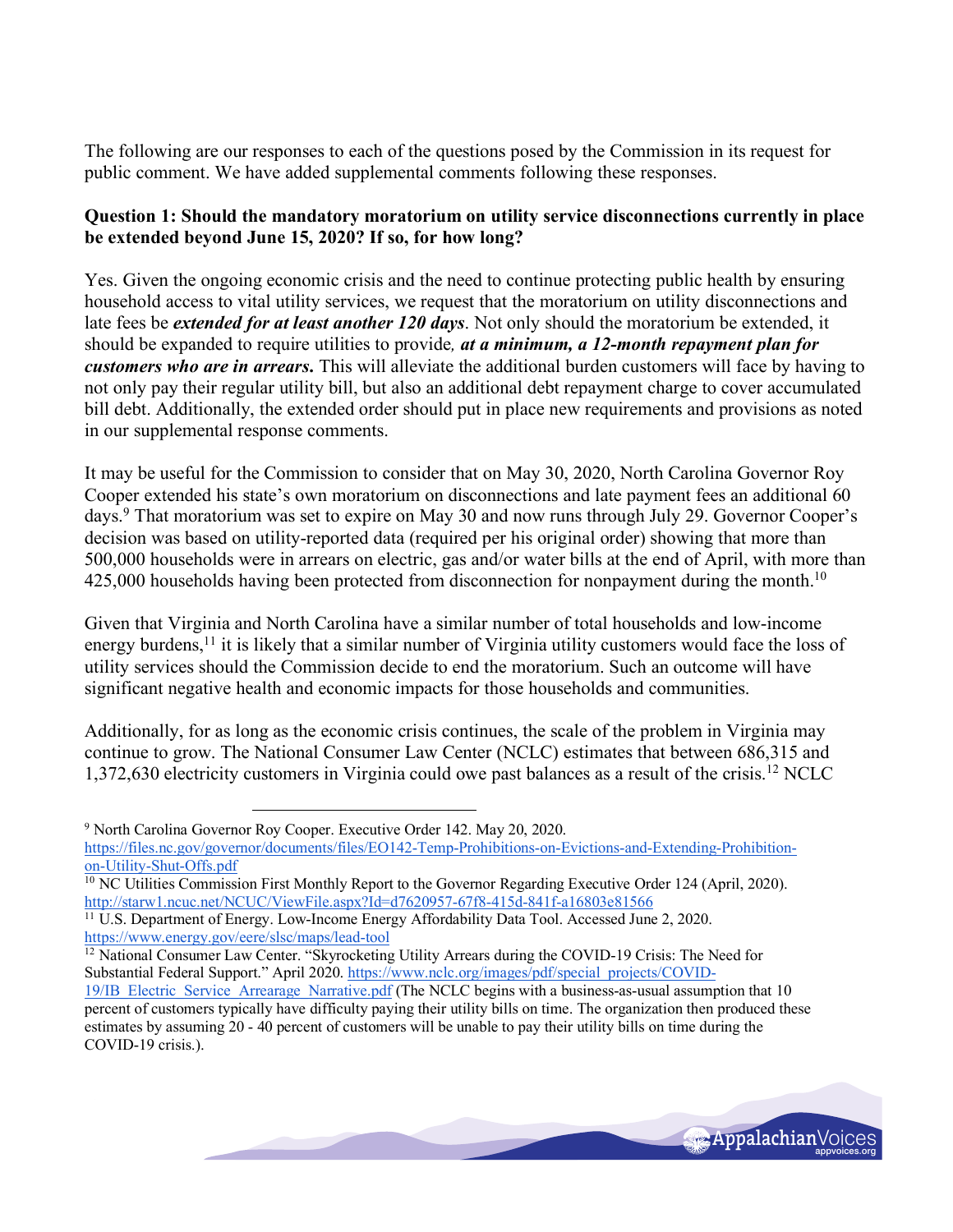further estimates that total arrears for customers who are 60 and 90 days past due on their bills could range from \$184.9 million to \$554.7 million.

A second analysis, produced by Vote Solar, which is based primarily on unemployment trends as an indicator of customer inability to afford utility bills, estimates that Virginia could have 516,020 total households (15% of the total) unable to afford their utility bills over the first four months (starting with April), with *total* utility bill arrears (including electric, water, gas, and broadband) reaching \$538 million.<sup>13</sup>

Even if the number of households at risk of having their utilities disconnected for nonpayment were to stabilize at current levels, an extension of the moratorium is required to protect those customers from losing their utility services until they are once again able to afford their bills. If the economic crisis worsens, it is clear that a greater number of households will be at risk in the coming months should the moratorium be allowed to expire.

Additionally, in its request for comments, the Commission "notes that, according to information collected by the National Association of Regulatory Utility Commissioners [NARUC], numerous states and other jurisdictions nationwide have not placed mandatory prohibitions on utility service disconnections, but have followed various forms of voluntary measures to avoid or reduce service cutoffs. Some states have allowed initial mandatory moratoria to expire or convert to voluntary measures."14 However, the Commission fails to note that NARUC publicly expressed support for state moratoria on utility disconnections in March.15

Finally, the National Association of State Utility Consumer Advocates (composed primarily of state Attorneys General), in a May 2020 resolution, resolved that "every effort must be made *to ensure that universal access to and affordability of utility services are not diminished during this public health and economic crisis*. Utilities, regulators and consumer advocates should work together to craft evidence-based solutions that address the unique challenges and burdens faced by all consumers and other stakeholders during this crisis. Such solutions should ensure the continued safe and adequate provision of utility services at affordable rates and under terms and conditions that are reasonable within this new environment."16 Virginia Attorney General Mark Herring is a signatory to that resolution.

<sup>&</sup>lt;sup>16</sup> National Association of State Utility Consumer Advocates. Resolution 2020-01. "NASUCA Recommendations Concerning the Effects of the Public Health and Economic Crises Resulting from COVID-19 upon Utility Rates and Services Provided to Consumers by Public Utilities." May 12, 2020. https://www.citizensutilityboard.org/wpcontent/uploads/2020/05/2020-01-NASUCA-COVID-19-Policy-Resolution-Final-5-12-20\_.pdf (emphasis added).



<sup>13</sup> Vote Solar. "COVID-19 and the Utility Bill Debt Crisis." April 2020. https://votesolar.org/files/5415/8827/1108/Vote\_Solar\_COVID19\_Debt\_Crisis.pdf

<sup>&</sup>lt;sup>14</sup> Commonwealth of Virginia, State Corporation Commission, Order Seeking Comment on Suspension of Service Disconnections, No. PUR-2020-00048, n5 (May 26, 2020), *available at* 

https://www.scc.virginia.gov/getattachment/5070ebbf-11f1-48d2-951d-fb81a73720c9/nr200048.PDF. <sup>15</sup> NARUC statement on COVID-19. March 18, 2020. https://www.naruc.org/about-naruc/press-releases/narucstatement-on-COVID19/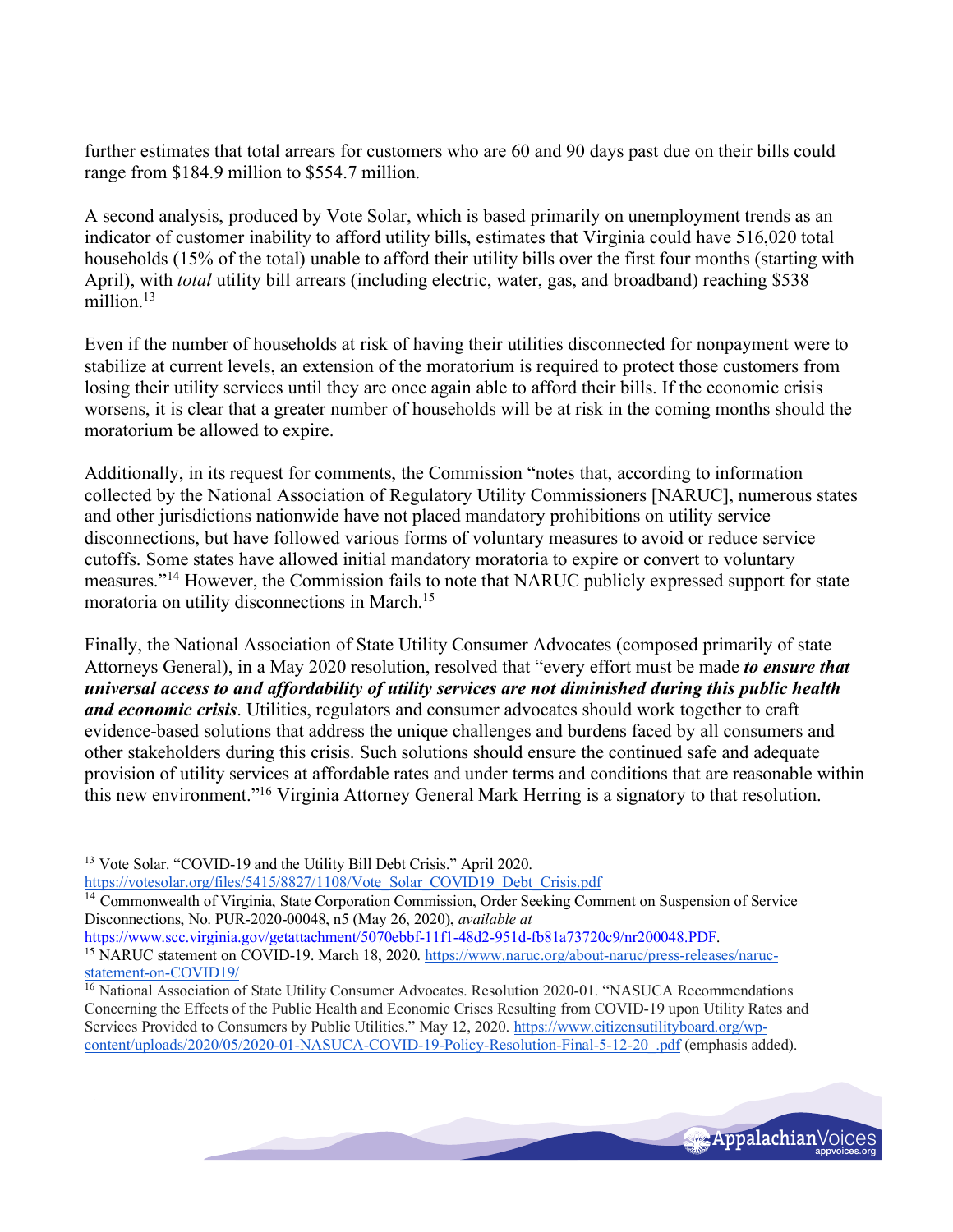**Question 2: If the commenter advocates extending the mandatory moratorium on service disconnections indefinitely or for a significant period beyond June 15, please identify the programs and mechanisms, public or private, that will provide sufficient funding to ensure that costs of unpaid utility bills are defrayed and will not result in even higher costs on other utility customers.**

First, this question is predicated on the assumption that utility bill debt will not be paid. Appalachian Voices disagrees with this assumption, and we implore the Commission not to accept misleading statements from Virginia's electric cooperatives that customers will treat the suspension of disconnections as a "[utility] bill holiday."<sup>17</sup> This is largely incorrect. In this matter, it is incumbent upon the Commission to rely on a default assumption that, by and large, customers who are not paying their utility bills are doing so *due to a genuine inability to pay—not because customers are taking advantage of the moratorium.*

Extending the moratorium does not, in itself, lead to higher costs on other utility customers. Utility bill debts will still be owed, but they will be paid back over a longer period of time (especially if an extended repayment period is required per our recommendations). This means utilities will eventually be made whole in the ensuing months, especially if new provisions are enacted as recommended in our supplemental response comments.

This is a fundamental to our understanding. The economic crisis has resulted in substantial job losses and therefore loss of household income, exacerbating the underlying vulnerabilities many households already faced in being able to afford their utility bills. The economic crisis is the reason utilities are experiencing revenue losses, not the moratorium itself as suggested by some utilities. *Lifting the moratorium will not change or improve utility customers' ability to afford their bills or the utility's ability to recover revenues from customers. It will only put vulnerable customers at risk of losing vital utility services.*

Appalachian Voices recognizes that while the Commonwealth's investor-owned utilities are well-suited to absorb short-term revenue losses associated with customer nonpayment of utility bills—as demonstrated by Dominion Energy's request for a four-month extension of the utility's own suspension of disconnections—smaller utilities such as electric cooperatives and municipally-owned utilities may be facing a more dire financial impact (resulting from the economic crisis, not the moratorium on service disconnections).

Other avenues must be pursued to address the short-term revenue shortfall smaller utilities are facing. For their part, electric cooperatives now have access to \$5 billion in forgivable loans through the Paycheck Protection Program administered through the U.S. Small Business Administration to help

 $\overline{a}$ 



<sup>&</sup>lt;sup>17</sup> Petition of Virginia, Maryland and Delaware Association of Electric Cooperatives in Response to the Virginia State Corporation Commission's Order to Suspend Utility Service Disconnections during State of Emergency. Case No. PUR-2020-00049. March 17, 2020. https://scc.virginia.gov/docketsearch/DOCS/4lwb01!.PDF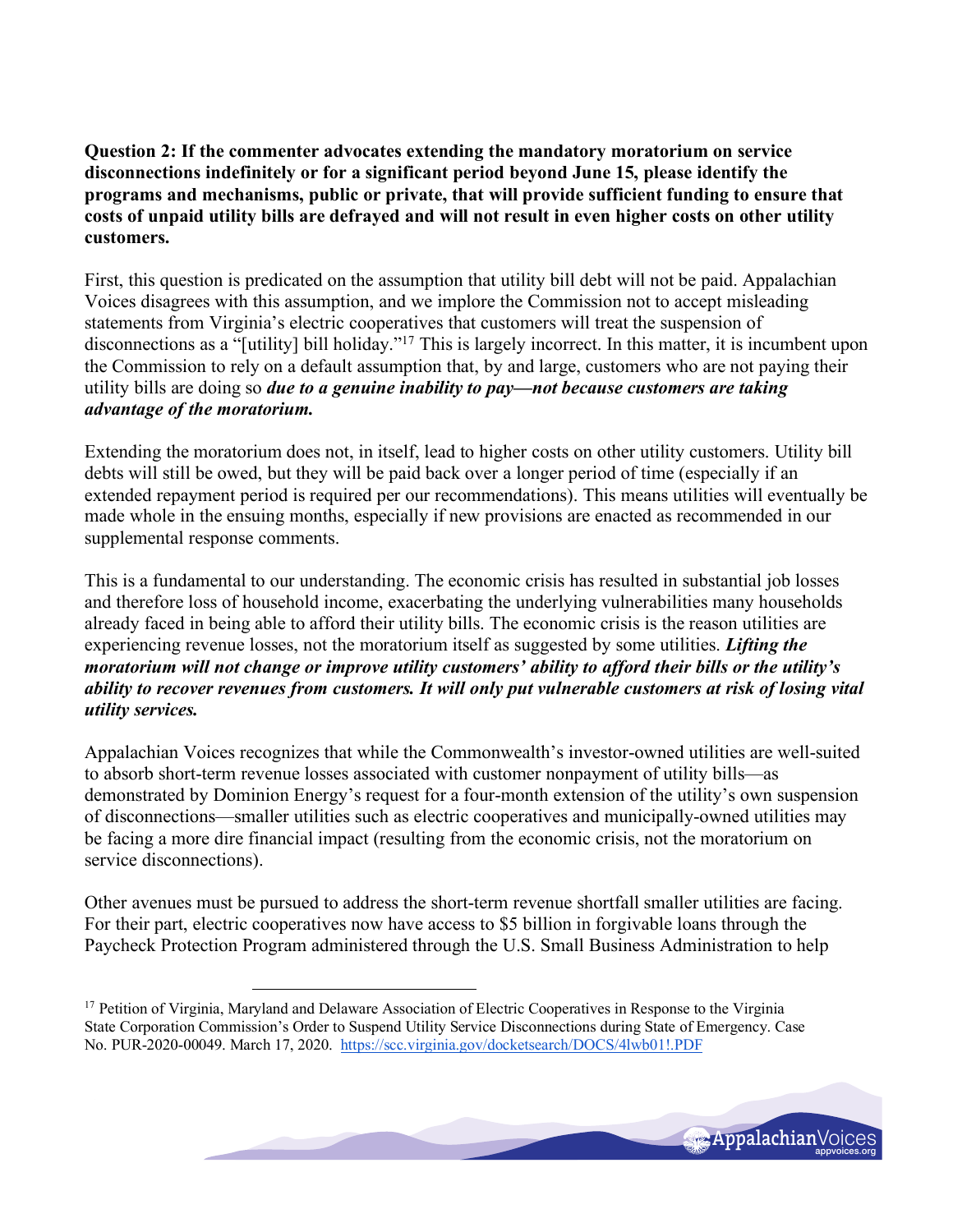maintain financial stability during the ongoing crisis.<sup>18,19</sup> While this funding opportunity will expire at the end of June, it can and should be accessed immediately by any electric cooperative that is facing an immediate or foreseeable financial crisis due to customer nonpayment.

Additionally, all electric and gas utilities operating in the state should be doing everything they can to facilitate the disbursement of LIHEAP and other sources of bill payment assistance to customers who have been unable to pay their utility bills. Doing so will help reduce the revenue losses utilities are experiencing.

*However, it is important to note that existing LIHEAP funds are insufficient for meeting the scale of the problem. Moreover, LIHEAP funds will be exhausted quickly, and they may not be applied to water bills.* Virginia received \$95.4 million in LIHEAP funding for FY2020<sup>20</sup> (before the relief package), which was enough to provide emergency heating and cooling bill payment assistance to more than 140,000 eligible households.21,22 Virginia also received supplemental CARES Act LIHEAP funding amounting to \$23.6 million<sup>23</sup>, which could provide bill payment assistance to another 30,000 to 40,000 households. However, even with LIHEAP funding, the Virginia Department of Social Services (DSS) reports that all sources of low-income energy assistance funding combined will cover less than a quarter of all eligible households.

In other words, while LIHEAP can help pay off all or a portion of existing utility bill debts for a substantial number of electric and gas customers, that source of funding will soon run out (if it has not already) and only has a short-term impact. Therefore, LIHEAP alone is not a sustainable solution, nor does it help customers struggling to afford their water bills.

 $\overline{a}$ 

https://www.acf.hhs.gov/sites/default/files/ocs/comm\_liheap\_supplreleasedclstatesterrs\_fy2020.pdf



<sup>&</sup>lt;sup>18</sup> U.S. Small Business Administration. Business Loan Program Temporary Changes: Paycheck Protection Program-Eligibility of Certain Electric Cooperatives. May 19, 2020. https://beta.regulations.gov/document/SBA-2020-0029- 0001

<sup>19</sup> E&E News. Electric co-ops cleared for federal emergency assistance. May 18, 2020. https://www.eenews.net/energywire/2020/05/18/stories/1063164423

<sup>&</sup>lt;sup>20</sup> U.S. Department of Health and Human Services (DHHS). FY 2020 Release to States and Territories of LIHEAP Block Grant Funds.

https://www.acf.hhs.gov/sites/default/files/ocs/comm\_liheap\_3rdreleasedclstateterrtable\_fy2020\_040320.pdf  $\frac{21}{21}$  Virginia Department of Social Services. Report on Effectiveness of Low-Income Energy Assistance (FY2019). October 1, 2019. https://rga.lis.virginia.gov/Published/2019/RD433/PDF

<sup>&</sup>lt;sup>22</sup> DSS reports a total of more than 212,000 households served by all low-income energy assistance program offerings. However, not all of those programs provide bill payment assistance. The report provides detailed numbers of households served for each sub-program. Those tables were used to generate the value we report here for the number of households receiving direct bill payment assistance.<br><sup>23</sup> US DHHS. FY 2020 Release to States and Territories of LIHEAP Supplemental Funds under the CARES Act.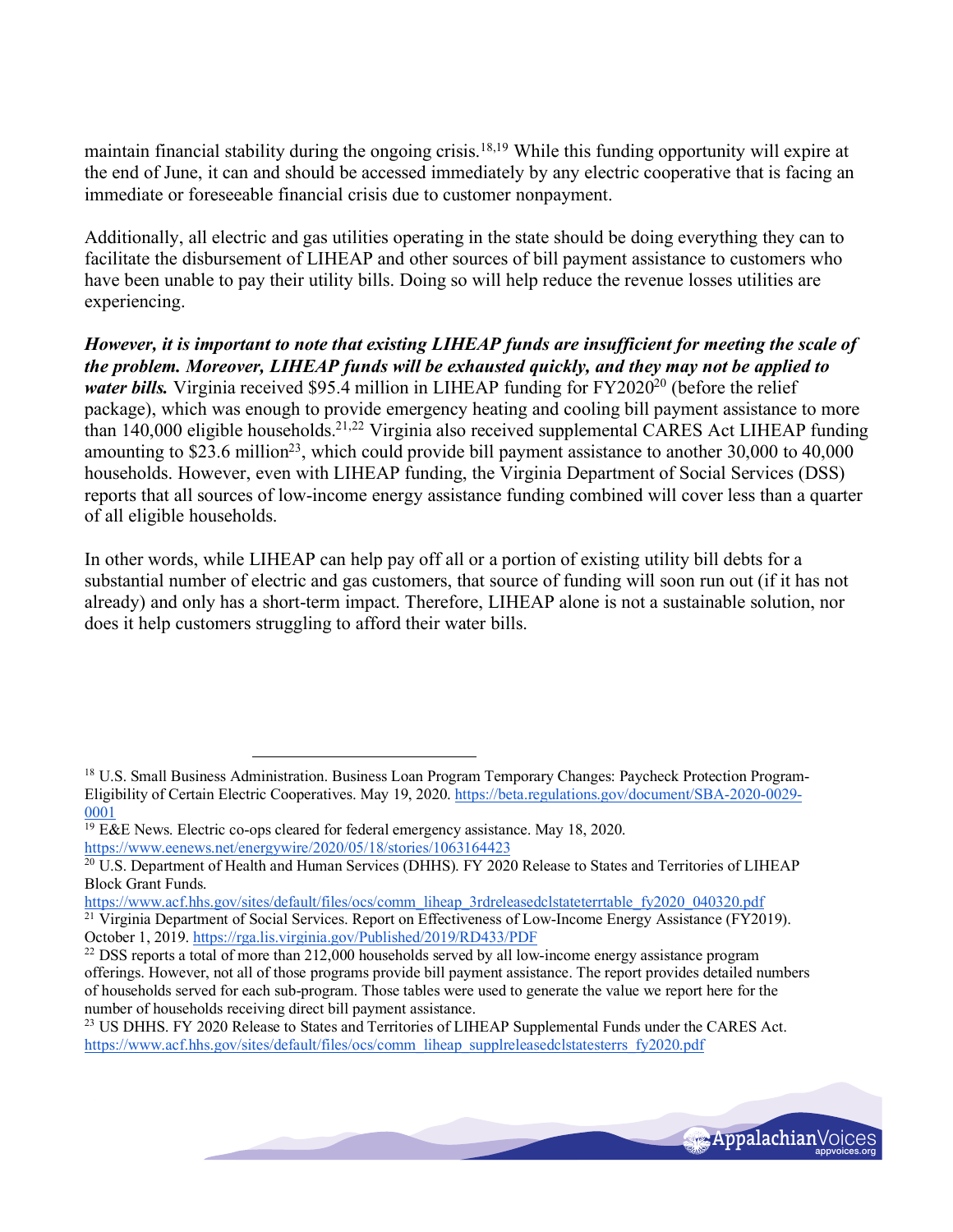In North Carolina more than 300,000 households struggled to pay their water bills by the end of April.<sup>24</sup> A different source of funding is needed that can be applied to all household utility bill debt and is appropriate for addressing the scale of the problem.

One potential source of funding to cover revenue shortfalls for smaller electric cooperatives and municipal utilities is Virginia's approximately \$3.1 billion allocation from federal CARES Act. It was reported on May 24, 2020 that half of that funding will be redistributed directly to local governments with less than 500,000 residents, with the first allocation amounting to a total of \$644 million.<sup>25</sup> Overall, those municipalities will receive as much as \$1.55 billion in relief funding. These governments should consider allocating the necessary portion of CARES Act funding to short-term relief for their municipal utilities. Additionally, local governments may be able to use CARES Act funding to provide direct bill payment assistance to all utility customers with accumulated debt, making those payments directly to the utilities (municipal utilities must provide documentation that the customer debts have been paid in order to receive those payments).

To further assist all utilities, and their customers, the Commission should consider that the Virginia General Assembly is empowered to allocate an appropriate portion of the remaining half of its CARES Act funding to provide utility bill payment assistance. Legislators in North Carolina have introduced a bipartisan bill that would allocate \$20 million in funding for low-income utility bill assistance.<sup>26</sup> Very low-income households (50 percent of Area Median Income (AMI) or lower) would be eligible for \$300 per month for six months, while those falling between 51 and 80 percent AMI could receive up to six months of assistance at a maximum of \$150 per month. While that level of funding is not sufficient for meeting the scale of need (as evidenced by the number of households the state's utilities reported being in arrears at the end of April), it provides a good example of how the state could help both customers pay their bills and help utilities recover unpaid debts while a moratorium is in place.

The Virginia General Assembly could and should consider similar legislation, but at a much higher level of funding. Such actions would help address the Commission's concerns about defraying any costs to utilities and their customers arising from unpaid bills during the moratorium.

Finally, to address the implied assumption that the cost of some customers' unpaid utility bills will be socialized to other customers: this assumption is likely false. It inherently assumes that unpaid bills will remain unpaid indefinitely, forcing utilities to recover those losses by increasing costs for all customers. Yet the moratorium does not constitute a waiver of a household's unpaid utility bills. Those bills will



<sup>&</sup>lt;sup>24</sup> North Carolina Utilities Commission. First Monthly Report to the Governor Regarding Executive Order 124 (April, 2020). May 15, 2020. https://starw1.ncuc.net/NCUC/ViewFile.aspx?Id=d7620957-67f8-415d-841fa16803e81566

 $25$  Albiges, Marie. \$644 million in federal coronavirus aid is headed to Virginia cities and counties. Here's who gets what. The Virginian-Pilot. May 24, 2020. https://www.pilotonline.com/government/virginia/vp-nw-coronaviruslocalities-cares-act-funding-20200524-dgsbo7nrqrcf5lj62a4ceyxyeq-story.html

<sup>26</sup> North Carolina House Bill 1200. Introduced May 26, 2020.

https://webservices.ncleg.gov/ViewBillDocument/2019/7613/0/DRH10823-MQa-162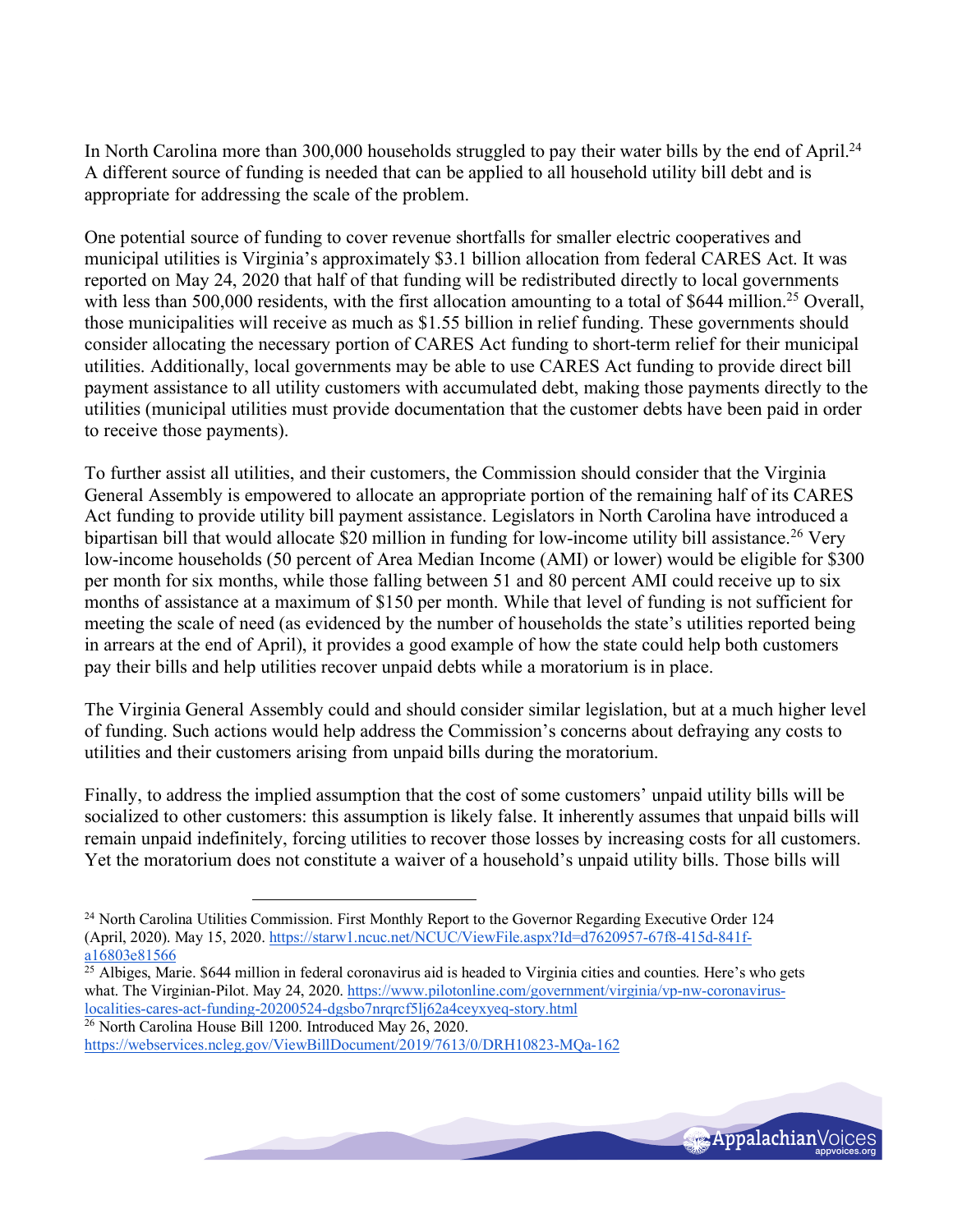have to be paid after the moratorium is lifted, ideally over an extended repayment period pursuant to a deferred payment agreement with the utility. This is why we are recommending that the Commission, in addition to extending the moratorium, require utilities to offer an extended repayment period of 12 months following the end of the moratorium. Doing so will enhance customers' ability to repay that debt while keeping up with their current utility bills. In the end, while achieving full debt recovery may take a number of months, it is likely that any unpaid debts will be minimized. This is especially true given the funding sources and opportunities noted above, which can be tailored toward households most in need of utility bill payment assistance. By pursuing policies that minimize total unpaid debts, the Commission also mitigates any potential for socialization of costs at a later date.

### **Question 3: Should the mandatory moratorium on service disconnections be replaced on June 15 (or some specific later date) with voluntary measures by utilities to reduce or avoid service disconnections, such as offering extended payment plans with no late fees and/or waivers of reconnection charges?**

To reiterate our position, the moratorium on disconnections and late payment fees should be extended at least 120 days. The Commission should also require utilities to provide, at a minimum, a 12-month repayment plan for customers who are in arrears. This will alleviate the additional burden customers would face by having to pay their current utility bill in addition to a debt repayment charge to cover accumulated bill debt.

In addition to extending the moratorium on utility service disconnections, the Commission should consider an order requiring utilities to implement the provisions detailed in our supplementary comments below.

## **SUPPLEMENTARY COMMENTS**

**Comment 1: In addition to extending the moratorium on utility disconnections and late payment fees, the Commission should institute new provisions aimed at alleviating the burden of debt repayment for households, expanding consumer protections and understanding the scale of the problem relating to utility bill arrearages.**

The mandatory moratorium on disconnections and late payment fees should be extended at least 120 days. In addition to extending the moratorium, the Commission should also order the following:

- 1. Require utilities to offer a minimum of 12 months for customers to pay off accumulated arrears incurred prior to and during the moratorium. This provision should apply to all customers in arrears at the time the moratorium expires.
- 2. Place additional restrictions on disconnections and fees imposed for customer violations of repayment agreements, including:

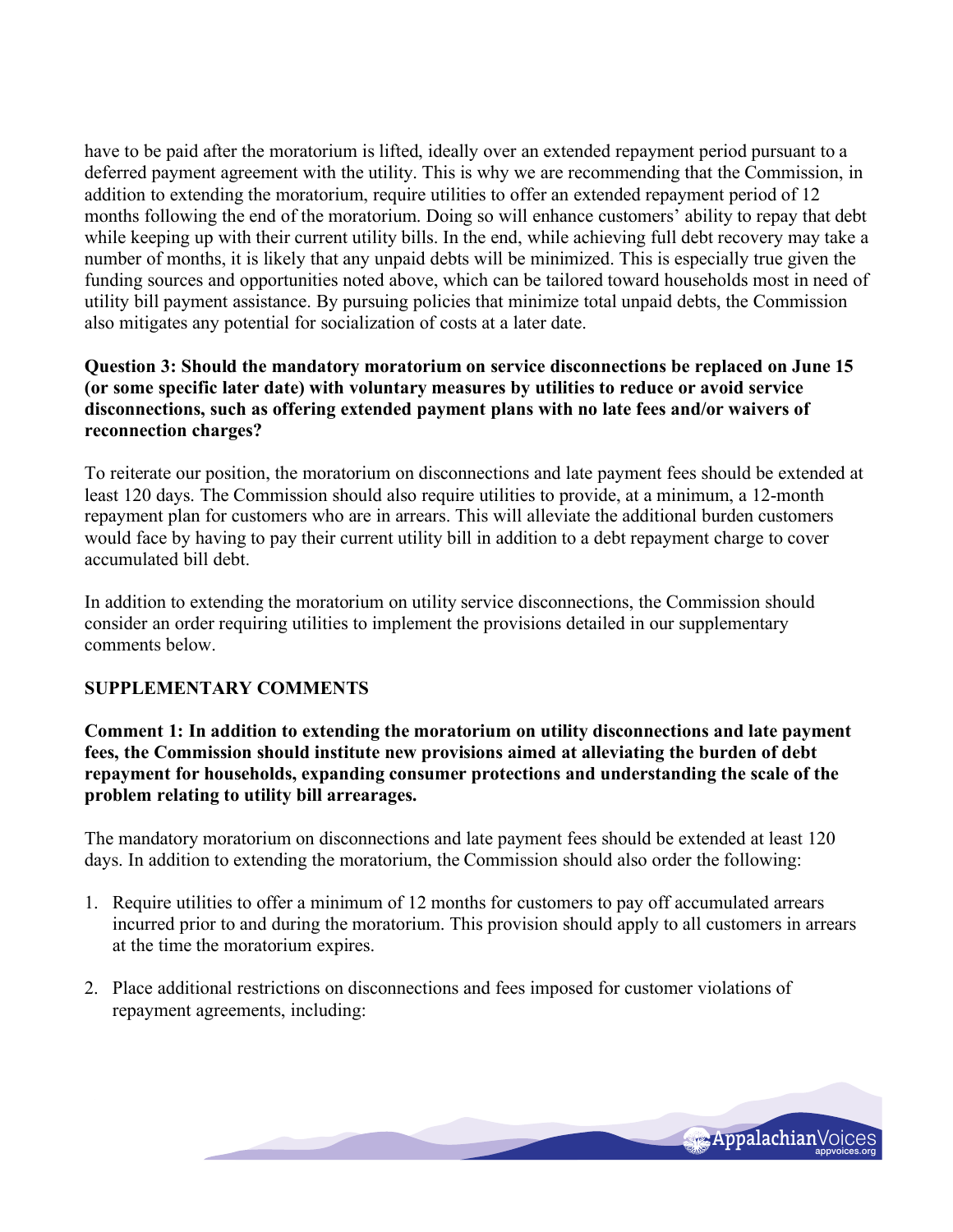- a. During the term of a repayment agreement pursuant to the provisions of the order, prohibit utilities from disconnecting customers or imposing late fees, interest and other charges for late/nonpayment if a customer misses a payment. Any missed payments under the payment plan should be amortized over the remaining term of the repayment period;
- b. Prohibit any customer deposit requirements;
- c. Prohibit down payment requirements on deferred payment arrangements;
- d. Prohibit a minimum balance requirement for prepaid utility service customers;
- e. Prohibit the use of liens (including lien sales and enforcement of liens) as a collection practice; and,
- f. Prohibit reporting of unpaid bills to any consumer reporting agency and the sale of unpaid receivables to private collection agencies.
- 3. Require utilities to provide emergency water to households for which water service has yet to be restored.
- 4. Require the immediate reconnection of anyone still without essential utility services that had been disconnected prior to enactment of the moratorium.
- 5. Require all utilities to submit monthly reports on the number of customers that would have been disconnected due to nonpayment of their utility bills, but for the disconnection moratorium; the amount of late fees waived (or imposed); total utility bill debt owed by customers; the number of customers in arrears; the number of customers that were disconnected for nonpayment prior to when the moratorium first took effect; and steps undertaken to reconnect customers.
- 6. Implement standardized requirements for utilities to notify their customers of the provisions of the order.

## **Comment 2: Response to concerns of the Virginia, Maryland and Delaware Association of Electric Cooperatives**

In their initial response to Virginia's utility disconnection moratorium, the Virginia, Maryland and Delaware Association of Electric Cooperatives ("VMDAEC") stated that the reach of the moratorium

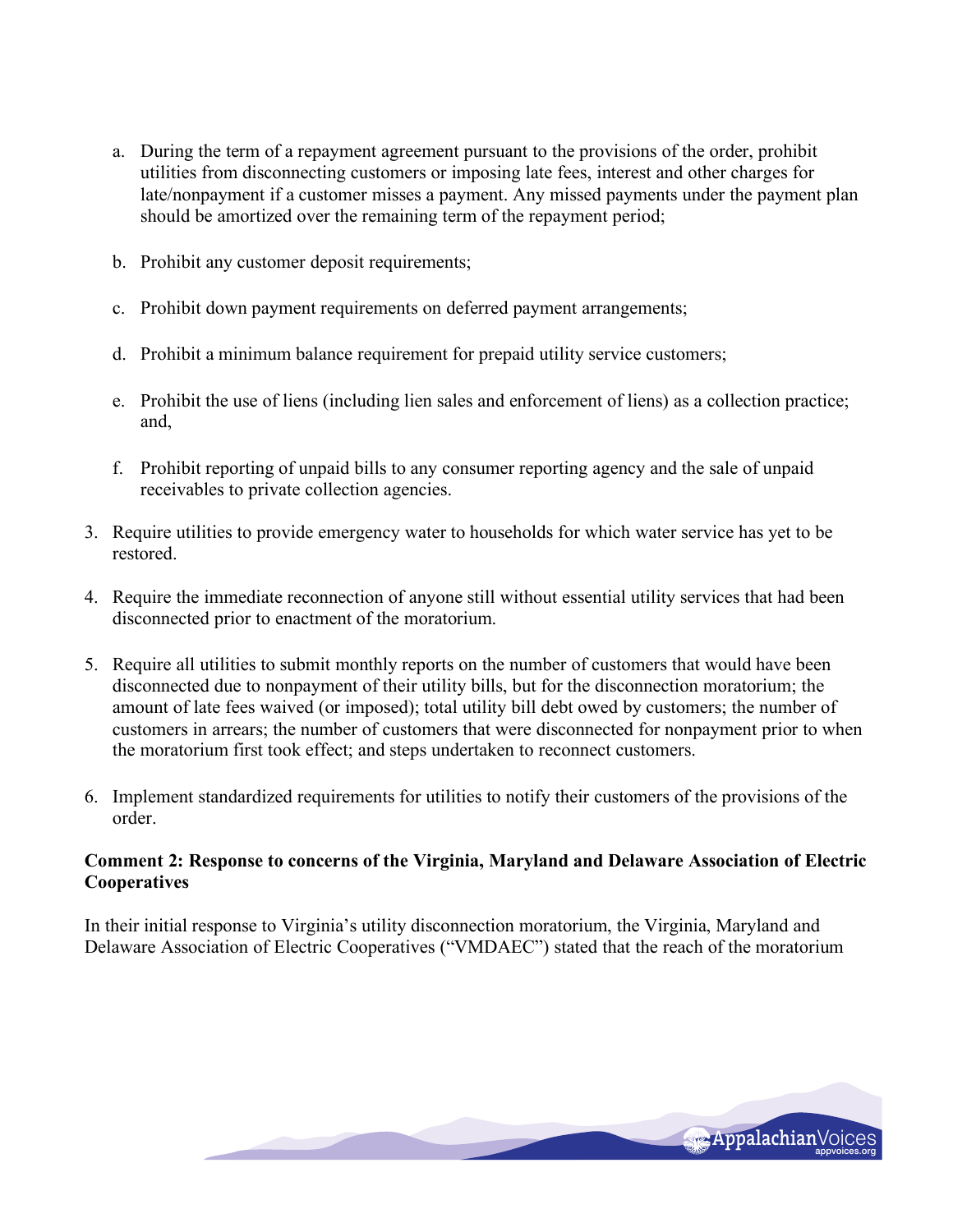would lead to "unintended consequences on ... [co-op] member owners".<sup>27</sup> Yet, it is critical to note that significant financial hardships to many co-op member-owners have already resulted from economic disruptions caused by the pandemic. At this time, the Commission should not prioritize concern over how the current crisis will affect electric rates of co-op members in the future. Those concerns can be addressed at a later date, particularly given that co-ops will eventually recover the debts incurred by their members after the moratorium is lifted.

In this same petition, VMDAEC stated that a "free-rider" problem could emerge and expressed concern that business and residential accounts would take advantage of the moratorium to participate in a "bill holiday." VMDAEC provides little basis for this assertion. The petition cites only three reports from two unnamed cooperatives whose members inquired about "free power".28 Moreover, neither a moratorium nor an extended repayment agreement would allow for free-ridership. All customers in arrears will still be required to pay their debts at the end of the moratorium or repayment period—or face losing their utility service. VMDAEC's membership is comprised of fifteen cooperatives that serve hundreds of thousands of customers across three states. Highlighting three reports in order to assert the existence of a pervasive "free rider" problem grossly misrepresents the prevailing attitude of co-op member-owners towards their electric bills.

Co-op member-owners, along with hundreds of thousands of other electric, gas and water utility customers throughout the Commonwealth need help now. As noted in our response to the Commission's second question, electric co-ops and municipal utilities in Virginia would benefit from an infusion of CARES Act funding, as well as from the federal Paycheck Protection Program ("PPP"). The Commission should direct these not-for-profit utilities to apply for PPP funds that may provide them with assistance during this time of hardship. There are \$5 billion in available, forgivable PPP loans to electric cooperatives that do not expire until the end of June.29 There is also a federal bill currently awaiting the president's signature that would extend the period under which recipients could spend their approved loan proceeds to the end of 2020 and extend the repayment term for unforgivable portions of the loan to five years.30 These two changes make it easier for electric cooperatives to maintain financial viability for an extended period of time, allowing the co-ops greater flexibility to work with their members on repayment agreements.

 $30$  Medici, Andy. "Congress approves sweeping changes to PPP. Here are the details." Washington Business Journal. June 3, 2020. https://www.bizjournals.com/washington/news/2020/06/03/congress-ppp-loan-change-bill-passes.html



<sup>&</sup>lt;sup>27</sup> Petition of Virginia, Maryland and Delaware Association of Electric Cooperatives in Response to the Virginia State Corporation Commission's Order to Suspend Utility Service Disconnections during State of Emergency, Case No. PUR-2020-00049. https://scc.virginia.gov/docketsearch/DOCS/4lwb01!.PDF

<sup>28</sup> *Id.*

<sup>&</sup>lt;sup>29</sup> US Small Business Administration. Business Loan Program Temporary Changes: Paycheck Protection Program-Eligibility of Certain Electric Cooperatives. May 19, 2020. https://beta.regulations.gov/document/SBA-2020-0029- 0001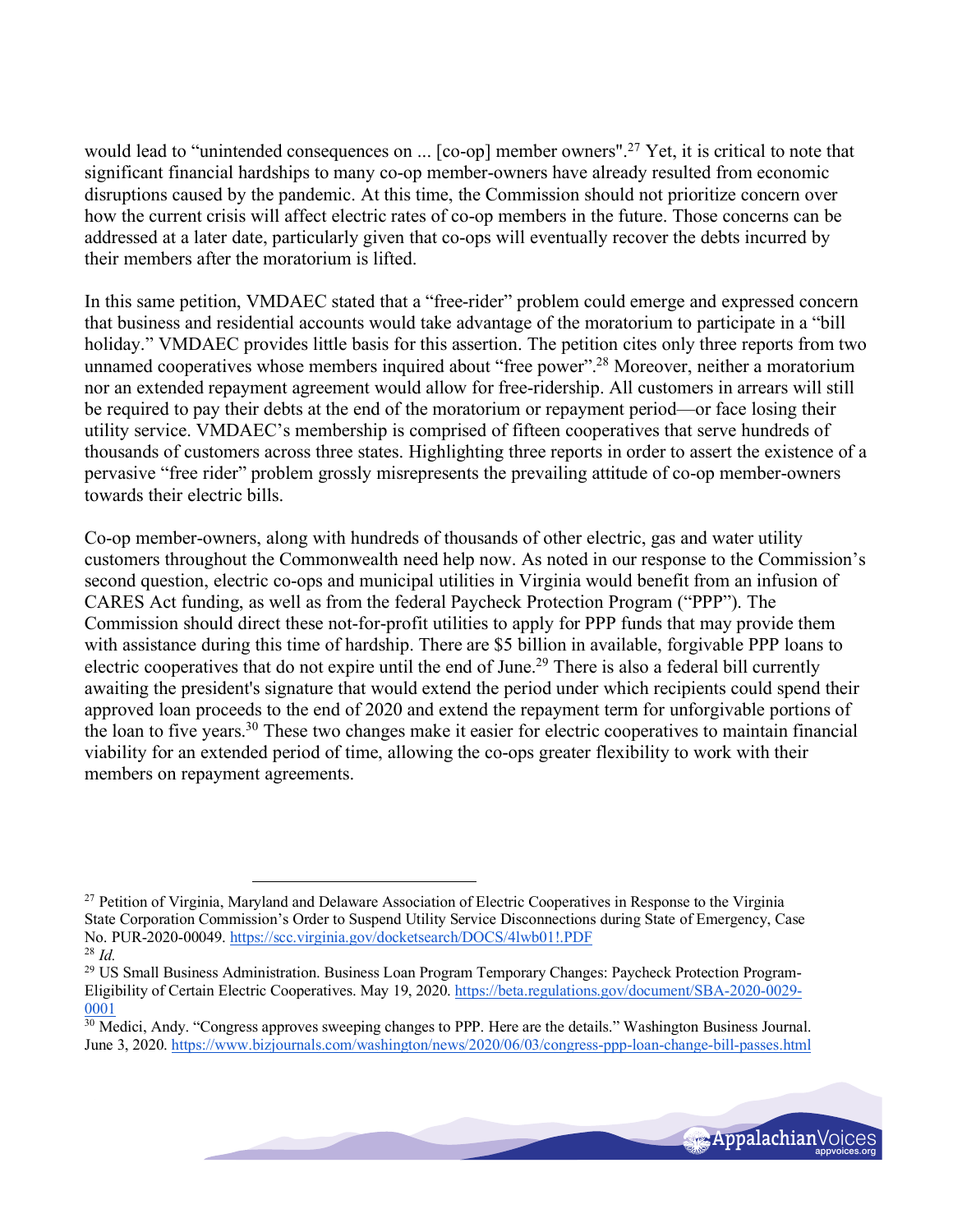Finally, establishing extended repayment requirements for those who do fall into arrears as a result of the pandemic will be a necessary step in the process of financial recovery. The SCC should provide guidance to all utilities on how to establish these plans.

## **Comment 3: Allowing the moratorium to expire as summer begins and temperatures start to rise will place households in even greater risk of losing utility services due to higher cooling bills, thus placing them at greater risk of experiencing negative health outcomes.**

While residential electricity demand is already higher as a result of people spending more time at home during the pandemic (up by 11 percent in the PJM region through April 26 compared to typical demand),<sup>31</sup> when summer temperatures begin to set in, electric bills will begin to spike in many parts of the Commonwealth due to increased cooling demand. This will place even greater strain on vulnerable households, especially those that have accumulated utility bill debt over the past few months. Allowing the moratorium to expire at the onset of summer will significantly increase the risk that those households will be disconnected. Households whose electricity is disconnected when temperatures rise will be at severe risk of heat-related illnesses and even death. As recently reported by The Guardian, "[t]his year is on track to be one of the hottest on record, and public health officials worry that in cities across the US, summer heatwaves will collide with the coronavirus pandemic, with deadly consequences for poor, minority and older populations."32

Given these potential consequences, it would be unconscionable for the Commission to allow the moratorium to expire just before the summer season begins. A 120-day extension of the moratorium would ensure that households—especially Virginia's most vulnerable households—can maintain vital access to utility services such as electricity and water, which are critical for keeping homes safe, comfortable and hygienic during a public health crisis.

Thank you for your consideration of these comments and for all you have done to protect residents of the Commonwealth thus far. It is incumbent upon the Commission to extend that protection until families and individuals are no longer at risk of losing basic, vital utilities that are critical for survival and protecting the public health.

Respectfully,

<sup>&</sup>lt;sup>32</sup> Singh, Maanvi. "A summer unlike any other': heatwaves and COVID-19 are a deadly combination." The Guardian. May 30, 2020. https://www.theguardian.com/us-news/2020/may/30/coronavirus-heatwaves-healthsummer-us-cities?CMP=Share\_iOSApp\_Other



<sup>&</sup>lt;sup>31</sup> ICF International Inc. "Where has all the load gone?" May 8, 2020. https://www.icf.com/insights/energy/loadimpacts-COVID-19